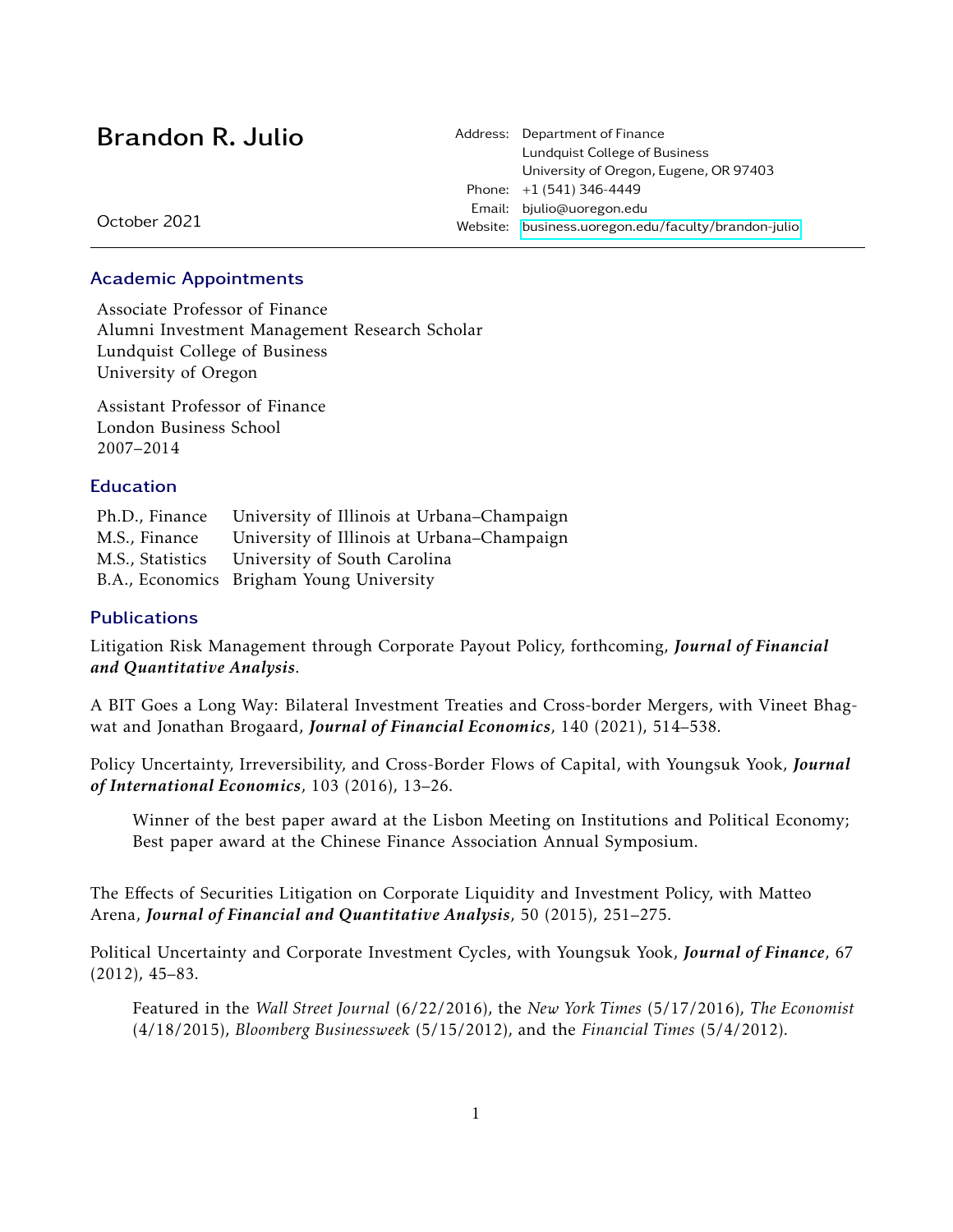Macroeconomic Conditions and Capital Raising, with Isil Erel, Woojin Kim and Michael Weisbach, *Review of Financial Studies*, 25 (2012), 341–376.

Reappearing Dividends, with David Ikenberry, *Journal of Applied Corporate Finance*, 16 (2004), pp. 89–100.

# Other Publications/Conference Proceedings

Option Market Overreaction to Stock Price Changes, with Eric Gettleman and Elizabeth Risik, *Journal of Finance and Risk Perspectives*, (2012).

# Working Papers

The Bright Side of Political Uncertainty: The Case of R&D, with Julian Atanassov and Tiecheng Leng, Revise & Resubmit, *Review of Financial Studies*.

Firm Size and Corporate Investments, with Vito Gala, Revise & Resubmit, *Management Science*.

Political Turnover, Ownership, and Corporate Investment, with Jerry Cao, Tiecheng Leng, and Sili Zhou, Revise & Resubmit, *Journal of Corporate Finance*.

Information Management, Investment, and the Distribution of Dividend Announcement Returns, with Arash Dayani.

Investment Sensitivity to Idiosyncratic Credit Term Shocks, with Hursit Celil and Srinivasan Selvam.

Winner of best paper award at the Southern Finance Association Annual Meeting.

The Information Content of Text-Based Policy Uncertainty Measures, with Pat Akey and Ying Liu.

The Distribution of Firm Size and Aggregate Investment, with Vito Gala.

Corporate Investment and the Option to Repurchase Debt.

Earnings Management and Corporate Investment Efficiency, with Youngsuk Yook.

# Invited Seminars/Conference Presentations

2020: SFS Cavalcade, Southern Finance Association Annual Meeting, Boca Conference on Corporate Finance and Governance, Sun-yat Sen University.

2019: European Finance Association Annual Meeting, Chicago Financial Institutions Conference, Midwest Finance Assocation Conference, China International Conference in Finance;

2018: American Finance Association Annual Meeting;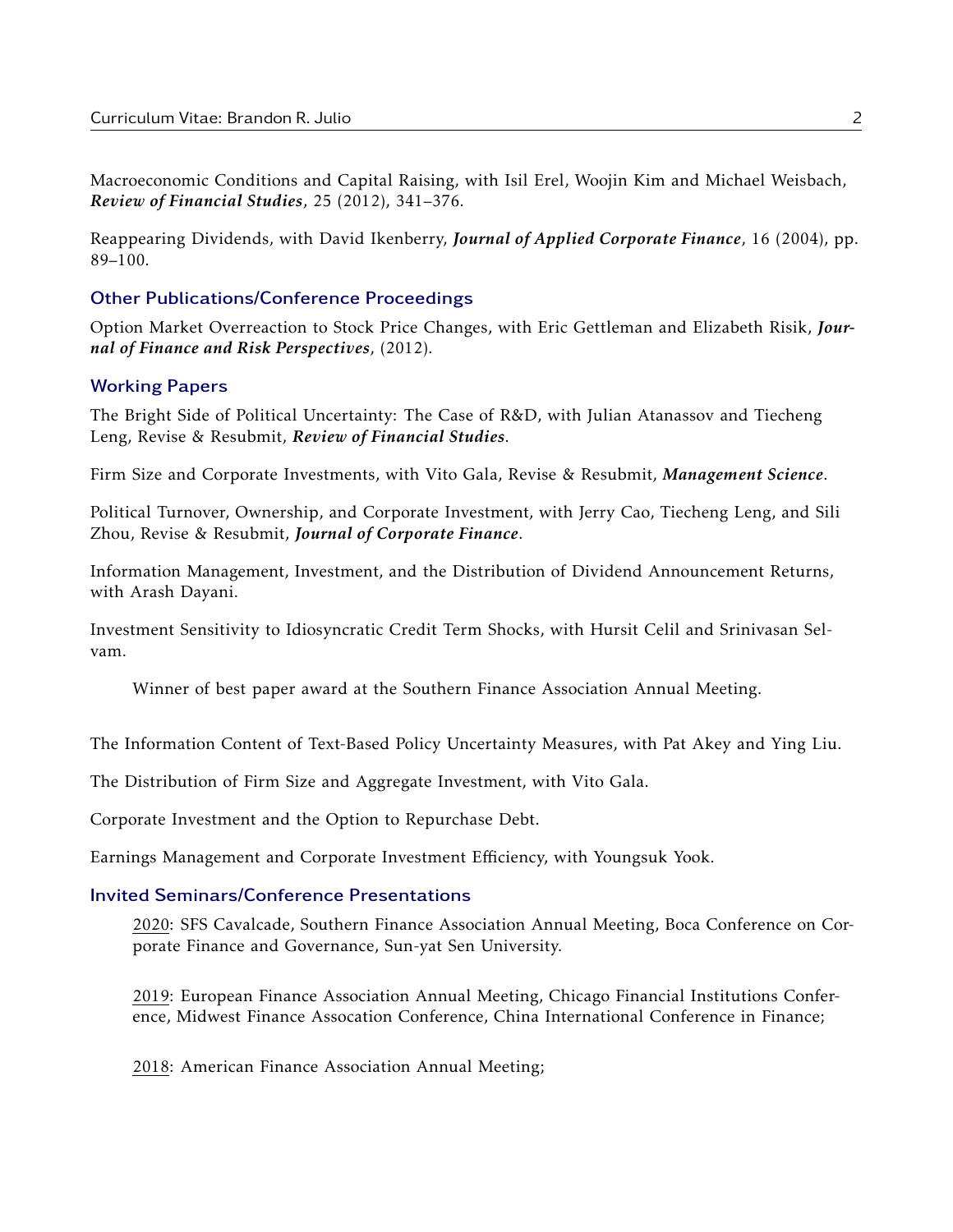2017: University of Illinois at Chicago, SFS Cavalcade, China International Conference in Finance, Cass M&A Research Centre Conference, Pacific Northwest Finance Conference.

2016: Impact of Uncertainty Shocks on the Global Economy Conference, China International Conference in Finance, FMA Asia Pacific Conference, Financial Markets and Corporate Governance Conference, University of Arizona, Sun Yat-sen University.

2015: China International Conference in Finance, Cheung Kong Graduate School of Business, Peking University, SunTrust Beach Conference, University of New South Wales.

2014: American Economic Association Annual Meeting, Causes and Consequences of Policy Uncertainty Symposium, Princeton University, University of Oregon, Michigan State University, Cornerstone Research, Singapore Management University.

2013: Global Finance Conference, Chinese International Conference in Finance, Western Finance Association Annual Meeting, European Finance Association Meeting, University of Edinburgh, Arizona State University, Lisbon Meeting on Institutions and Political Economy.

2012: Chinese Finance Association Best Paper Symposium, Policy Uncertainty and its Economic Implications Conference at the University of Chicago, University of Nottingham.

2011: University of New South Wales, University of Sydney, University of Technology, Sydney, European Financial Association Meeting, Oklahoma Risk Management Conference, Society for Economic Dynamics Annual Meeting, European Finance Association Meeting, Hong Kong University of Science and Technology.

2010: American Finance Association Annual Meeting, China Europe International Business School, Financial Management Association Annual Meeting, London School of Economics, University of Amsterdam, University of Nottingham.

2009: American Finance Association Annual Meeting, Paris Spring Corporate Finance Conference, Norwegian School of Economics and Business Administration, European Finance Association Meeting, Third Singapore International Conference on Finance.

2008: Georgetown University, Chinese International Conference in Finance, AsianFA-NFA International Conference, Gersenzee Summer Symposium on Financial Markets, European Finance Association Meeting, Athens.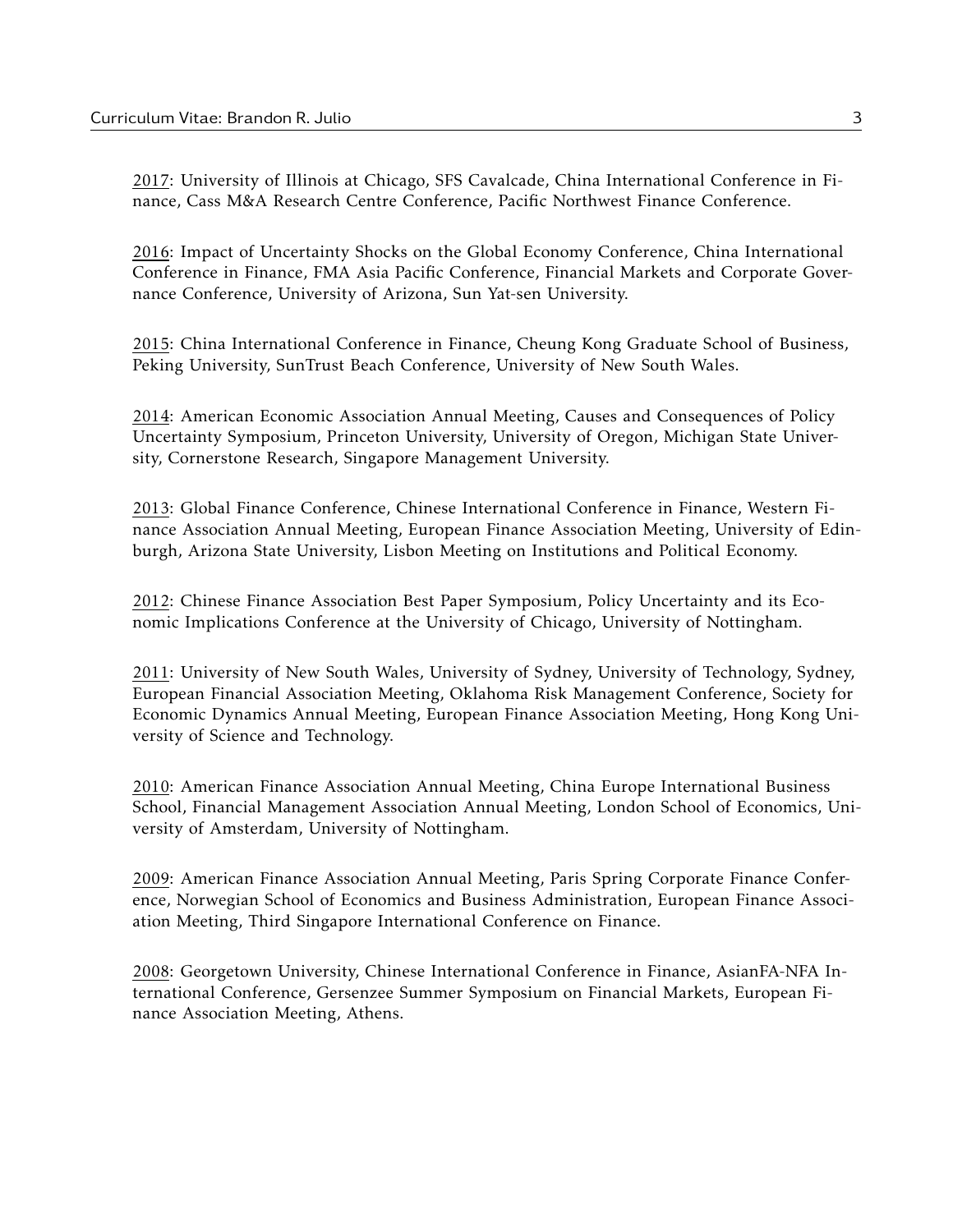2007: Banff Emerging Trends in Corporate Governance Conference, Boston College, ESCP-EAP European School of Management, Georgetown, Lancaster University, London Business School, Michigan State, New York University, Oxford University, Oxford Summer Finance Symposium, Penn State, Purdue, Stockholm School of Economics, University of Illinois, University of Nebraska, University of Washington and West Virginia University.

2006: Georgia Tech, Korea Advanced Institute of Science and Technology, Marquette, Southern Illinois University-Carbondale, University of Georgia, University of Nebraska, University of Tennessee.

#### **Teaching**

# Courses Taught

| Course Title                                                                                             | Course Type                                                |  |
|----------------------------------------------------------------------------------------------------------|------------------------------------------------------------|--|
| <b>University of Oregon</b>                                                                              |                                                            |  |
| Corporate Finance & Valuation                                                                            | <b>MBA Elective</b>                                        |  |
| Corporate Financial Strategy                                                                             | Executive MBA                                              |  |
| Financial Analysis & Valuation                                                                           | Undergraduate                                              |  |
| PhD Seminar in Corporate Finance                                                                         | PhD Program                                                |  |
| Advanced Topics in Corporate Finance                                                                     | <b>MBA/MSF Elective</b>                                    |  |
| London Business School<br>Advanced Corporate Finance<br>Mergers, MBOs, & other Corporate Reorganizations | MBA, EMBA, and MiF Elective<br>MBA, EMBA, and MiF Elective |  |
| University of Illinois<br>Corporate Finance                                                              | Undergraduate                                              |  |
| <b>Doctoral Dissertation Committees</b>                                                                  |                                                            |  |
| Pat Akey (chair, 2014), Initial Placement: University of Toronto.                                        |                                                            |  |

Steve Liu (committee member, 2017), Initial Placement: Missouri University of Science and Technology.

Erin Cottle-Hunt (committee member (economics), 2018), Initial Placement: Lafayette College

Arash Dayani (chair, 2020), Initial Placement: Clemson University

Ying Liu (chair, 2020), Initial Placement: Lixin University

Yi Xiao (committee member, 2020)

# Academic Service

Reviewer for The Journal of Finance, The Journal of Political Economy, The Journal of Financial Economics, The Review of Financial Studies, Review of Economic Studies, Journal of International Economics, Journal of Financial and Quantitative Analysis, Review of Corporate Finance Studies, Journal of Corporate Finance, Journal of Empirical Finance, Financial Management, International Finance, European Financial Management, Journal of Business Research,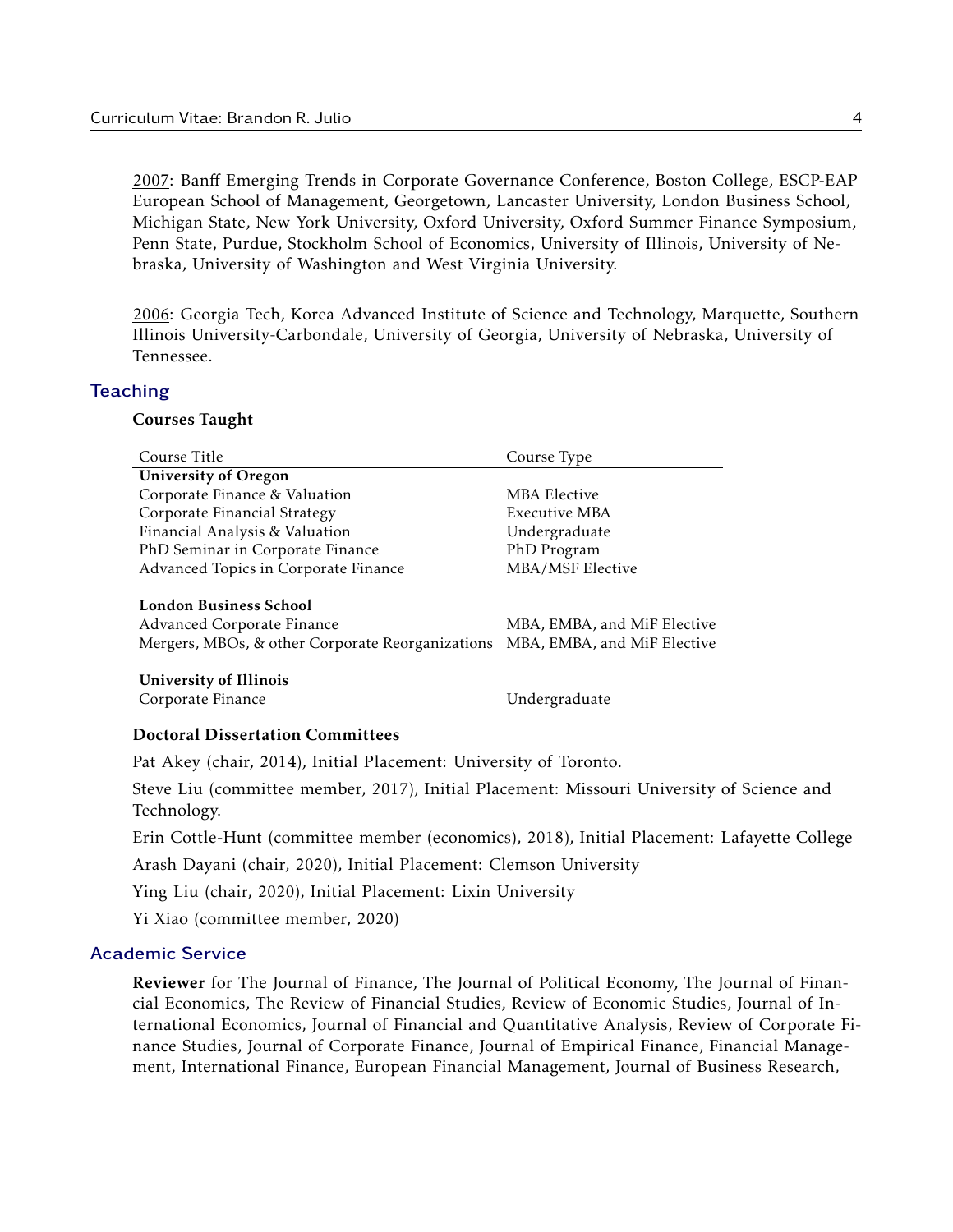Review of Finance, Journal of Banking and Finance, Review of Law and Economics, Economic Inquiry, Economics and Politics, Journal of International Business Policy, Journal of Money, Credit and Banking, and Management Science. External grant reviewer for Hong Kong Research Grant Council and The Leverhulme Trust.

Program Committees: Western Finance Association Annual Meeting, 2010, 2011, 2012, 2013, 2014, 2015, 2016, 2017, 2018, 2019, 2020; European Finance Association Annual Meeting, 2011, 2012, 2013, 2014, 2015, 2016; Financial Management Association Annual Meeting, 2007, 2008, 2010, 2013, 2014; Australasian Finance & Banking Conference, 2011; Finance Down Under Conference, 2015; Midwest Finance Association Conference, 2015; Financial Management Association Asian Meeting, 2015, 2016, 2017; Swiss Society for Financial Research Conference, 2015; China International Conference in Finance, 2015, 2016, 2017, 2019, 2020.

Session Chair: Western Finance Association Annual Meeting, 2016 (Political and Regulatory Uncertainty); China International Conference in Finance, 2015 (Politics and Uncertainties), 2016 (Corporate Investment), 2017 (Politics and Finance), 2019 (Politics and Finance); European Finance Association, 2011 (Corporate Finance Theory), 2017 (Law and Finance).

Discussions: SFS Cavalcade (2020), Midwest Finance Association (2020), Northern Finance Association (2020), American Finance Association (2019), Midwest Finance Association (2019), Federal Reserve Board Conference on Global Risk, Uncertainty and Volatility (2018), Drexel Corporate Governance Conference (2018), Colorado Summer Accounting Research Conference (2018), Western Finance Association (2010), Northern Finance Association (2015, 2019), American Economic Association Annual Meeting (2014), Causes and Consequences of Policy Uncertainty Symposium, Princeton University (2014), Financial Management Association (2008, 2009, 2015), Argentum Private Equity Conference (2009, 2012), China International Finance Conference (2008, 2013, 2016, 2017, 2019), London Business School Summer Symposium (2013, 2014, 2017), European Finance Association (2008, 2009, 2011, 2012, 2014, 2015, 2016), Global Finance Conference (2013), Lisbon Meeting on Institutions and Political Economy (2013), Second Joint CAF-FIC-SIFR Conference on Emerging Market Finance, Sweden (2008), Tel Aviv University Finance Conference (2012), European Summer Symposium in Financial Markets, Gerzensee (2008), Asian FA-NFA International Conference (2008).

London Business School: PhD Admissions Committee; Faculty Recruiting Committee.

University of Oregon: University Faculty Personnel Committee; Faculty Advisor, University of Oregon Investment Group, 2016-Present; PhD Admissions Committee; Faculty Recruiting; Program Co-Chair: University of Oregon Summer Finance Conference, 2015, 2017.

# Honors and Awards

- Best Paper Award, Southern Finance Association Annual Conference, 2020.
- Best paper award, Lisbon Meeting on Institutions and Political Economy, 2013.
- Best Paper Award, Chinese Finance Association Annual Symposium, 2012.